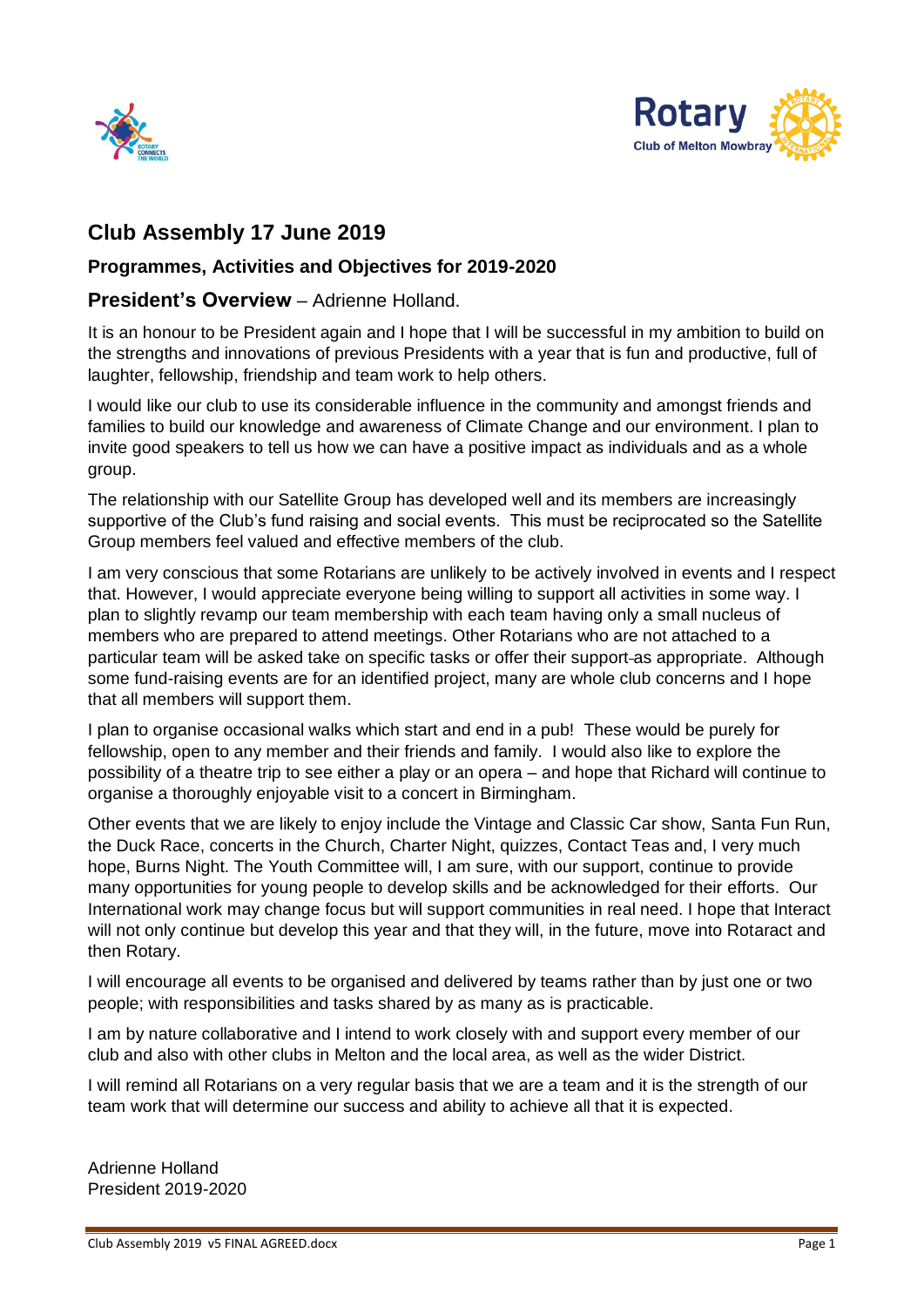# **Club Service** – Malcolm Britton

The committee will continue to be to strengthen the bonds of fellowship within the club, friendship between the families of members and extending outreach into the community and wider world.

To this end we will:

- Continue to provide a programme of speakers at our weekly meetings who provide enlightenment and/or entertainment
- Organise, and support other members who organise, social events including the Christmas Party, Burns Night Supper and Quizzes
- Celebrate and promote the club with a high quality, cost-effective Charter Dinner
- Review and revise the other principal meetings of the Rotary year
- Continue involvement in social action including CPR training with Heartwize, tree-planting, distributing and collecting shoeboxes, support for Birchwood Special School and seek new initiatives
- With the goodwill and support of the club membership, raise funds to support club and foundation initiatives with the Classic Car and Vintage Vehicle Day, the Santa Fun Run and the Duck Race - and actively seek new opportunities
- With the support of the whole club, organise and run a Duck Race, raising funds for our charities and specifically to provide a day out for disadvantaged local children.
- Encourage and support the Satellite Club and Interact Club in all their endeavours
- Actively participate in District 1070 and national Rotary events
- Review club communications and recommend clear, simple, effective procedures for implementation
- Ensure the club effectively uses social media appropriate to our target population

# **Community and Environment Service** – Helen Bett

Our aim is to bring Rotary more into our community and encourage local people to support Rotary projects. To this end we will balance funding, time, effort and commitment. Work in the community needs to be seen as our core and we will encourage all members to become involved to make our work effective.

We will aim to:

- Enhance the environment of Melton by selling crocus corms to members and friends and by donating to local schools for planting.
- Continue to provide a Contact Tea Party for local elderly people at Burton Lazars Village Hall in October. Due to the support of members and Ladies in Rotary who generously provide the food, the only cost is £50 for the hall.
- Continue to enhance our local environment by planting a further 105 trees on 23 November 2019 in Melton Mowbray Play Park. The trees will be maintained by Melton Mowbray Town Estate. The planting event will include a Brunch for members and appropriate publicity. There are no costs to the Club.
- Despite serious doubts about the continuation of the Christmas Parcel Collection, as Lions will no longer organise it, we will endeavour to investigate other ways to support needy families and possibly to run our own collection. Budget £500.
- Continue to support Stroke Awareness blood pressure testing. This allows Rotarians to engage with members of the public while offering a useful service that can save lives. This is a joint venture with Melton Belvoir Club. No cost.
- Continue to support Leicestershire Life Education which enables children in all local schools to receive quality Personal, Social & Health Education and Life Skills. This year Helen has monitored this activity and members can read her reports. Budget £1000.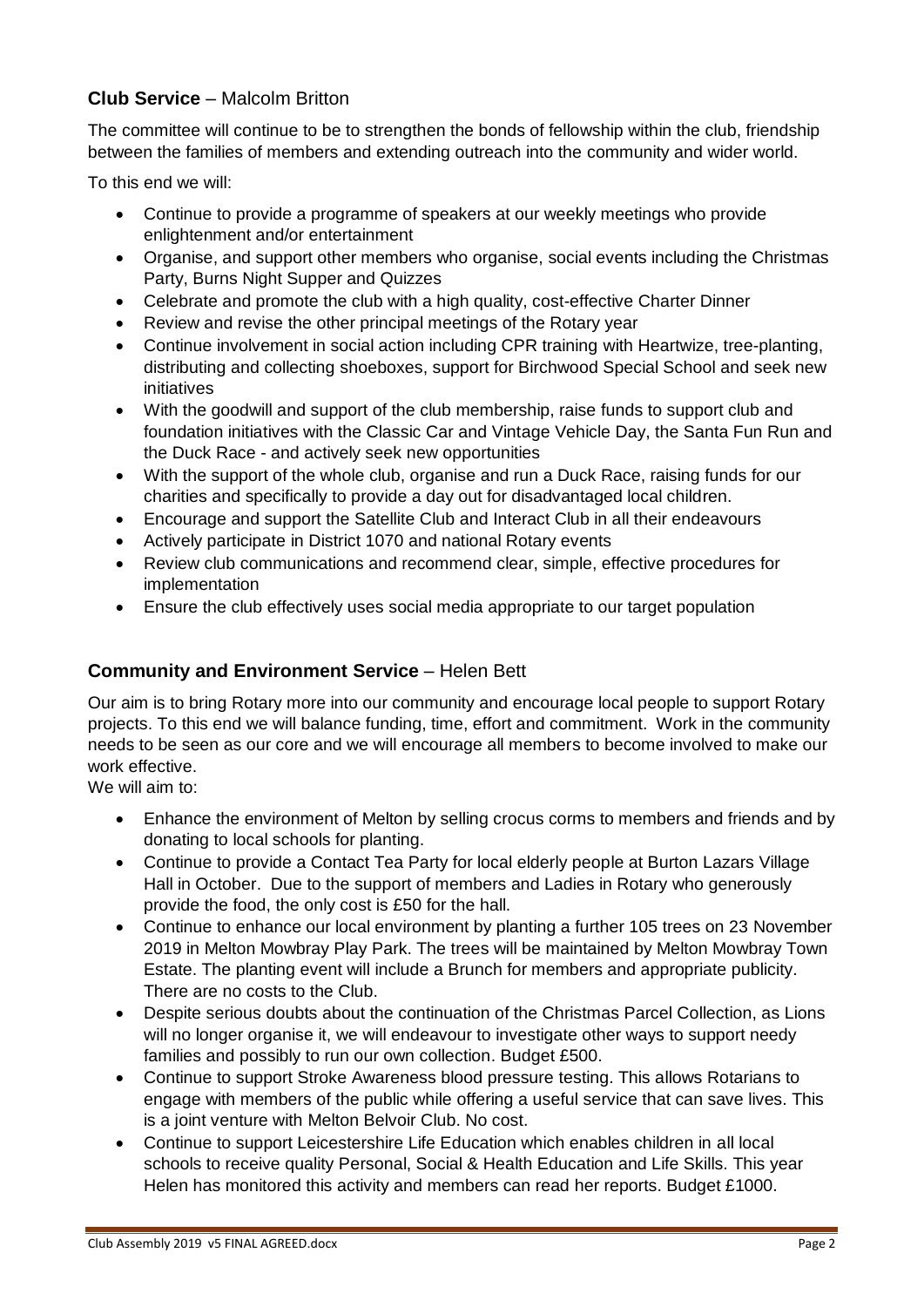- Have a tree in the Melton Christmas Tree Festival. This event provides an excellent opportunity to promote the work of the Club, and hopefully encourage new members. Budget <£75
- Arrange a big Christmas Card to be made by one of our local schools for us all to sign and give a donation. Funds raised from this and the raffle of a Christmas cake at the Christmas Party will go towards charities supported by the Community and Environmental committee.

## **International Service** – John Redwood

We will aim to:

- See through to completion the unfinished project in the Philippines to provide two toilets with washing facilities.
- Investigate and assess a new project or projects either in the Philippines where we already have knowledge of some requirements and contacts, or suitable projects elsewhere in the world.
- Continue to provide help for organisations generally abroad with the collection of spectacles and cartridges.
- Find the level of funding required on a matched funding basis and start to ring fence monies to access the new Rotary Disaster Fund
- Investigate the possibility of a three club effort in Melton to plant purple crocuses to present a colourful reminder that Rotary is deeply involved in the eradication of polio worldwide.

# **Youth Service** – Alan Odom

We work with RC Melton Belvoir and RC Melton Aurora on youth projects.

We will aim to:

- Review our long-term funding of the Rotary Young Leaders' Award with the aim of enabling less privileged young people to benefit. Currently we are supporting Young RYLA at a much lower cost.
- Support a suitable participant for the Rotary Youth Exchange.
- Offer Rotary Star Awards to primary schools in Melton and surrounding villages. We intend to continue the encouragement of wider participation.
- Offer local competitions for Young Chef, Writer, Designer, Artist, Citizen, Photographer and Youth Speaks.
- Attract the greatest involvement of our young people in Youth Speaks and therefore raise with District 1070 the damage their stance on the competition could have.
- Continue to investigate Slam Jam and Young Scientist.
- Continue discussions aimed at developing a new music-based competition. Meanwhile continue to promote the Young Musician event.
- Hold a joint evening on Monday 30 September of Melton Rotary Clubs at which David Wilson will outline the setting-up of the Duke of Edinburgh's Award Scheme at Melton Vale 6th Form College.
- Investigate the possibility of supporting MV16 in purchasing equipment required to include welding in its curriculum.
- Discuss with the Principal and staff of MV16 about costed licences for CAD and 3D modelling.
- Consider how members (including Satellite members) can pass on their experiences and knowledge from their working lives to young people.
- Encourage and support the Interact Club at MV16 in all their endeavours